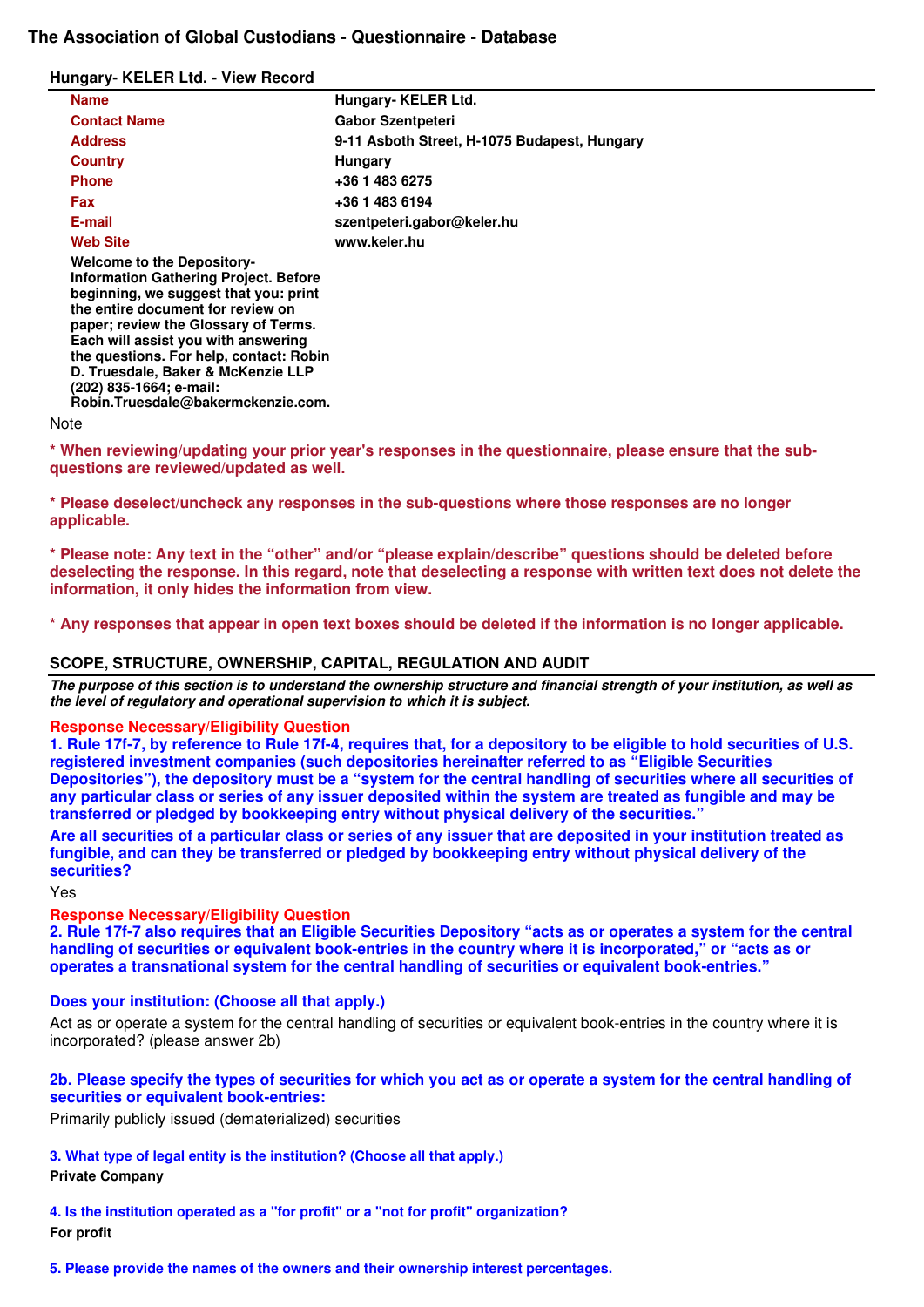**National Bank of Hungary (NBH) - 53,33% Budapest Stock Exchange (BSE) - 46,67%** 

**6. Please answer the following:** 

## **6a. What is the date of establishment of the depository?**

12/Oct/1993

**6b. What is the date that the depository's operations began? 12/Oct/1993** 

## **7. Under what regulation or statute is the depository established and governed?**

Act CXX of 2001 on the Capital Market (Capital Market Act); Act CXII of 1996 on Credit Institutions and Financial Enterprises (Credit Institutions Act); Act CXXXVIII of 2007 on Investment enterprises and service providers on the commodities exchange and the activities that they can undertake (Investment Firms Act); KELER General Business Rules; KELER CCP General Business Rules

### **7a. Is the regulation or statute electronically available?**

**Yes (please answer 7b)** 

## **7b. If regulation or statute is electronically available, please supply web address(es) here or upload document (s) in question 7c.**

http://www.keler.hu/keler/keler\_angol.head.page?nodeid=1233 http://www.kelerkszf.hu/kelerkszf/kelerkszf\_angol.head.page?nodeid=337

| 7c. Please supply document(s)<br>here: | Act CXII of 1996 on Credit Institutions and Financial Enterprises 2013<br>Act CXXXVIII of 2007 on Investment Firms 2013<br><b>Capital Market Act 2011</b> |
|----------------------------------------|-----------------------------------------------------------------------------------------------------------------------------------------------------------|
|                                        | <b>KELER CCP General Business Rules oct 2013</b>                                                                                                          |
|                                        | <b>KELER General Business Rules Oct 2013</b>                                                                                                              |

### **7d. Please provide details of the structure and composition of your Board together with their industry experience and responsibilities in governing the depository.**

### **What are the qualifications to become a board member?**

By law college degree or higher and professional experience are needed while criminal record or incompatibility of duties disqualify candidates.

#### **7e. What are the election procedures?**

**Board members are elected at the General Meeting subject to approval by the supervisory authority, the National Bank of Hungary. The Board has seven members - two of them are appointed by National Bank of Hungary, two of them are appointed by Budapest Stock Exchange and two of them are inner members. The Board elects its chairman - the seventh member - from among its members.** 

## **7f. What is the maximum length of time a board member can serve?**

Re-election is possible without limitation.

**7g. How are the voting powers distributed amongst the board members (i.e. does each board member have one vote or do certain members have additional voting power)?**

**Each board member has one vote. In case of vote-equality, the vote of the chairman would be decisive.** 

## **7h. Who is responsible for regulating the board members?**

Certain legislation, the company general meeting, and the supervisory authority, the National Bank of Hungary are all in a sense responsible for regulating Board members. For the purpose of supervision of the Board the General Meeting elects the Supervisory Board.

#### **Response Necessary/Eligibility Question**

**8. Rule 17f-7 requires that an Eligible Securities Depository "is regulated by a foreign financial regulatory authority as defined under section 2(a)(50) of the Act", with section 2(a)(50) establishing that "'foreign financial regulatory authority' means any (A) foreign securities authority, (B) other governmental body or foreign equivalent of a self-regulatory organization empowered by a foreign government to administer or enforce its laws relating to the regulation of fiduciaries, trusts, commercial lending, insurance, trading in contracts of sale of a commodity for future delivery, or other instruments traded on or subject to the rules of a contract market, board of trade or foreign equivalent, or other financial activities, or (C) membership organization a function of which is to regulate the participation of its members in activities listed above."**

**Who regulates the activities of the depository? (Choose all that apply.)**

**A governmental body or regulatory organization empowered to administer or enforce laws related to securities matters.** 

**9. Please provide the name of regulatory authority(ies) identified in question 8:**

**The National Bank of Hungary** 

#### **Response Necessary/Eligibility Question**

**10. Rule 17f-7 requires that an Eligible Securities Depository "is subject to periodic examination by regulatory**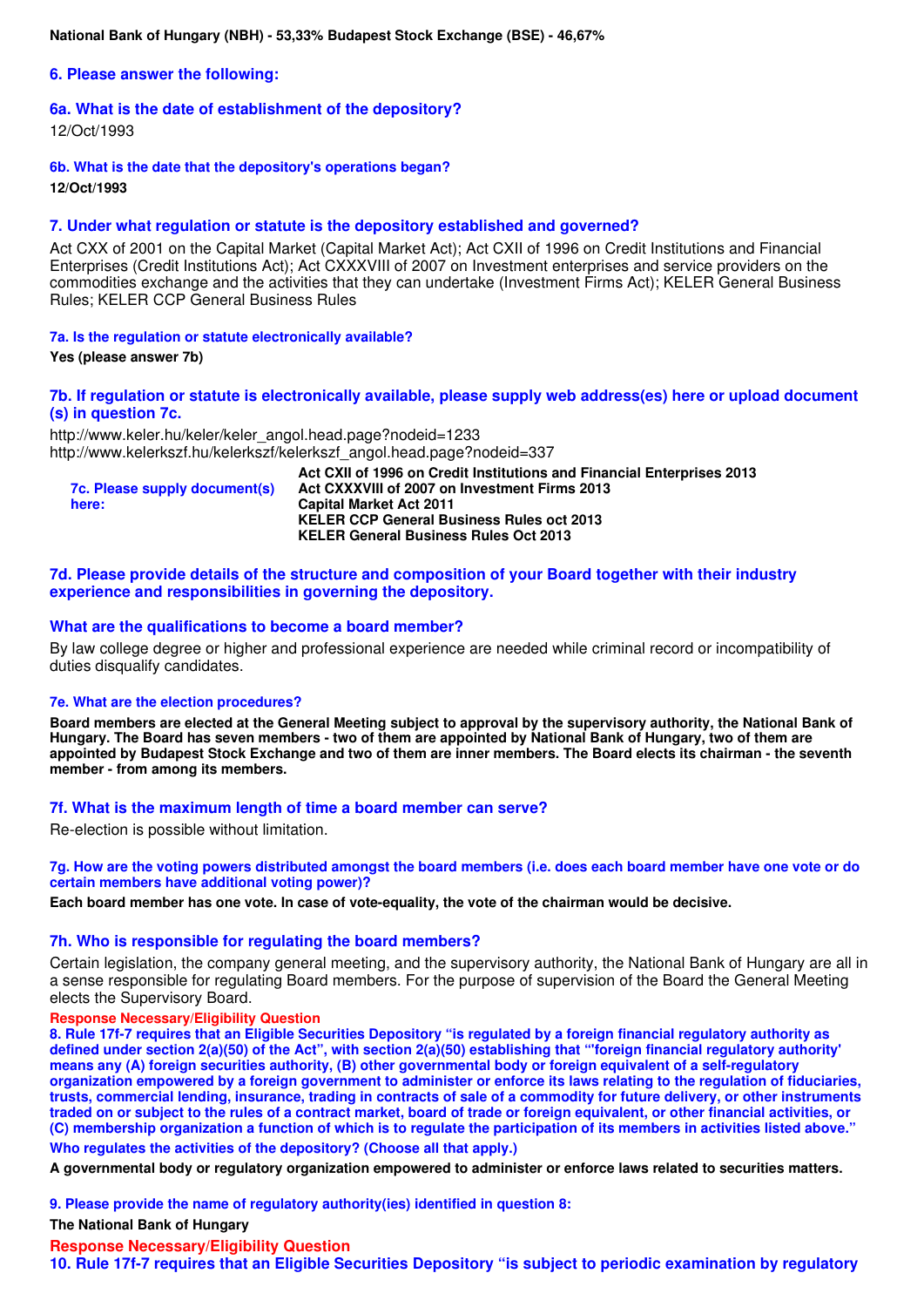**authorities or independent accountants."** 

**Is the depository subject to periodic examination by: (Choose all that apply.)**

Regulatory authorities?, Independent accountants?

**11. What enforcement actions are available to the regulatory authority(ies) for breach of applicable statute or regulatory requirements? (Choose all that apply.)** 

**Name of Authority #1 (please answer 11a):**

The National Bank of Hungary

**11a.**

**Fines, Restrictions on depository activities., Suspension of depository activities., Termination of depository activities.** 

**Name of Authority #2 (please answer 11c):**

**11c.**

**12. Has there been any use of such enforcement actions in the last three years?** No

**Capital**

**13. Are annual financial statements publicly disclosed? Yes (please answer 13a)** 

**13a. If yes, the AGC requests a copy of the institution's annual report. Is the annual report available electronically?**

Yes (please answer 13b)

**KELER Annual Report 2012** 

**13b. If yes, please upload the document(s) here or insert web link(s) in question 13d:**

**13c. If more than one document for 13b, please upload the additional document here:**

**13d. Please insert web link(s) for 13b here: http://www.keler.hu/keler/keler\_angol.head.page?nodeid=182** 

## **Internal Audit**

**14. Is an internal audit undertaken in your depository? Yes (please answer 14a)** 

**14a. If yes, what areas does the audit cover (financials, operations, etc.) and which department in your depository handles it?**

The audits of internal audit department cover IT, financial, operations, security and all other functions of the depository.

**14b. Please list the date of your last internal audit and the period that the audit covered: 01/Dec/2012 to**

31/Aug/2013

**14c. How frequently does the internal audit occur? (Choose one.) Two or more times a year (please answer 14e)** 

**14e. Are the results of the internal audit publicly available? No** 

**14f. Please select the statement that most accurately characterizes the results of the last internal audit: (Choose one.)**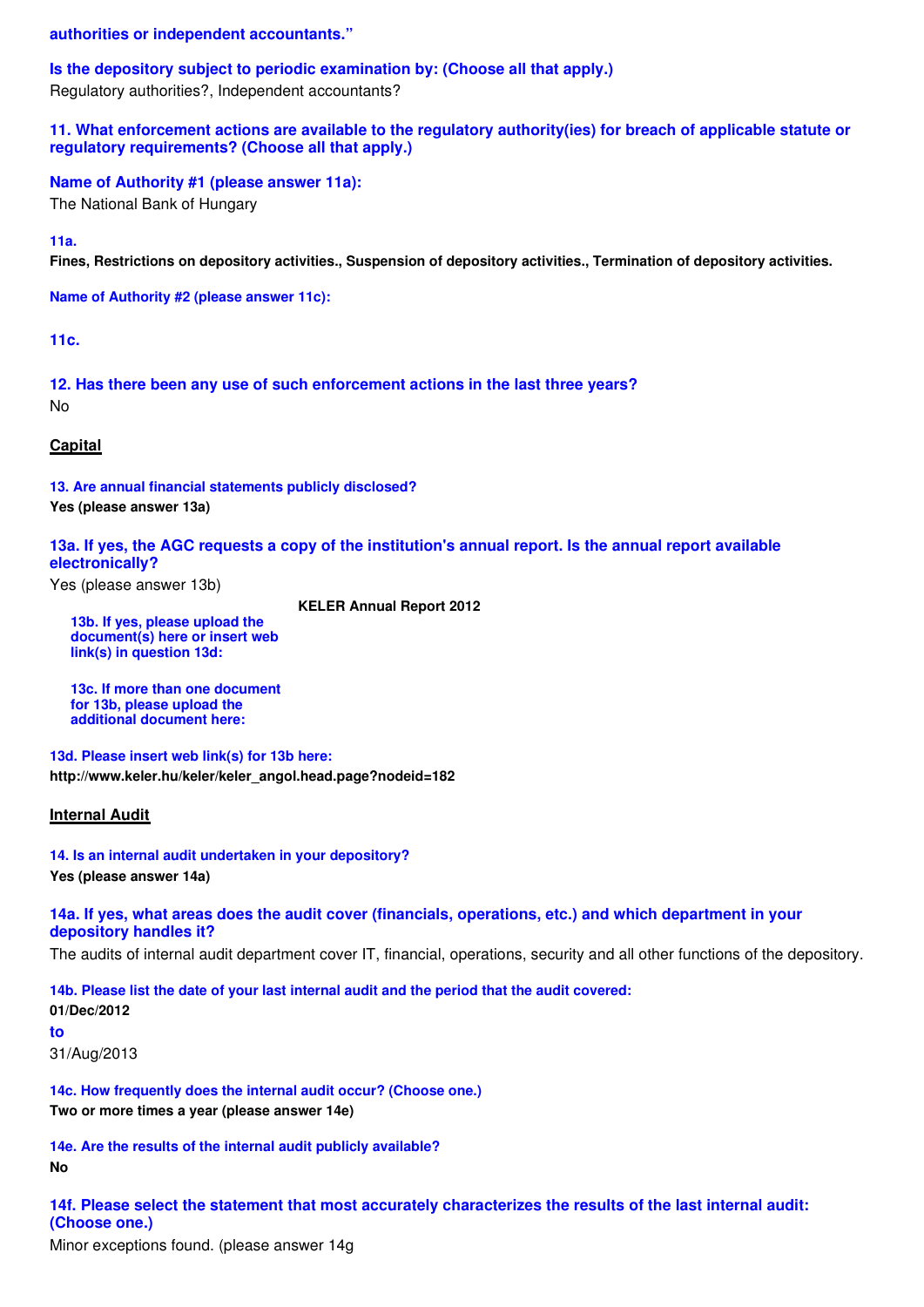**14g. If minor or material exceptions were found, what actions were taken? Please describe: Action plan was prepared containing the findings, proposed measures, responsible departments and deadlines.** 

**15. Is a financial audit performed by an Audit Firm, Regulatory Authority, or other external party?**

Yes (please answer 15a)

**15a. If yes, please state the name(s) of the entity(ies) who perform the financial audit. The National Bank of Hungary, KPMG Hungary Ltd** 

**15b. Please list the date of your last financial audit performed by an Audit Firm, Regulatory Authority, or other external party:** 23/Apr/2013

**15c. Please list the period that the audit covered: 01/Jan/2012 to** 31/Dec/2012

**15d. How frequently does the financial audit occur? (Choose one.) Annually (please answer 15f)** 

**15f. Are the results of the financial audit publicly available? Yes** 

**15g. Please select the statement that most accurately characterizes the results of the last financial audit: (Choose one.)**

No material exceptions found.

**16. Is an operational audit performed by an Audit Firm, Regulatory Authority, or other external party?** Yes (please answer 16a)

**16a. If yes, please state the name(s) of the entity(ies) who perform the operational audit. The National Bank of Hungary, KPMG Hungary Ltd** 

**16b. Please list the date of your last operational audit performed by an Audit Firm, Regulatory Authority, or other external party:**

20/Jun/2013

**16c. Please list the period that the audit covered: 27/May/2013 to** 19/Jun/2013

**16d. How frequently does the operational audit occur? (Choose one.) Annually (please answer 16f)** 

**16f. Are the results of the operational audit publicly available? No** 

**16g. Please select the statement that most accurately characterizes the results of the last operational audit: (Choose one.)**

Minor exceptions found. (please answer 16h)

**16h. If minor or material exceptions were found, what actions were taken? Please describe: Action plan was prepared containing the findings, proposed measures, responsible departments and deadlines.** 

# **PARTICIPANTS AND PARTICIPATION**

*The purpose of this section is to understand issues relating to participation in the depository, including eligibility requirements, conditions of participation, and supervision of participants.*

**17. What types of entities are eligible to become participants and how many of each type are there currently? (Choose all that apply.)**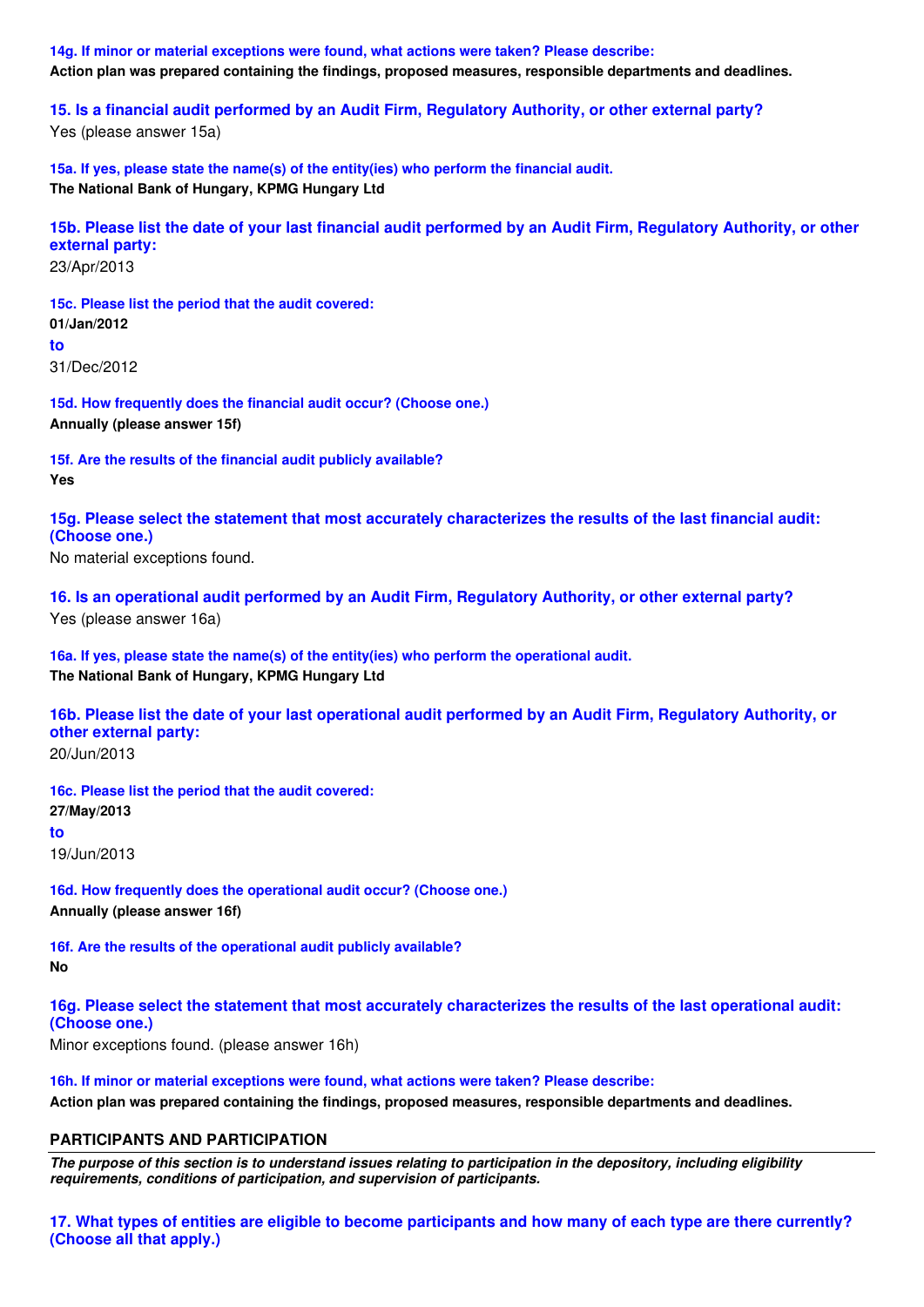Banks (please answer 17a), Brokers (please answer 17e), Foreign Institutions (please answer 17m), Other entities (please answer 17q)

**17a. How many Bank participants are there currently? (then please answer 17b) 56** 

**17b. Please select the features included in the eligibility requirements for Banks. (Choose all that apply.)** Financial Thresholds (please answer 17c), Regulatory Oversight (please answer 17c), Other (please answer 17d)

**17c. Where can a description of the specific eligibility requirements for Bank participants be found? Capital Market Act, KELER General Business Rules, KELER CCP General Business Rules (all of them can be downloaded at question 7c)** 

## **17d. Please explain:**

Financial Thresholds apply to (CCP) clearing members only.

**17e. How many Broker participants are there currently? (then please answer 17f) 20** 

**17f. Please select the features included in the eligibility requirements for Brokers. (Choose all that apply.)** Financial Thresholds (please answer 17g), Regulatory Oversight (please answer 17g), Other (please answer 17h)

**17g. Where can a description of the specific eligibility requirements for Broker participants be found? Capital Market Act, KELER General Business Rules, KELER CCP General Business Rules (all of them can be downloaded at question 7c)** 

## **17h. If other, please explain:**

Financial Thresholds apply to (CCP) clearing members only.

**17m. How many Foreign Institution participants are there currently?**

**16** 

**17n. Please select the features included in the eligibility requirements for Foreign Institution participants. (Choose all that apply.)**

Financial Thresholds (please answer 17o), Regulatory Oversight (please answer 17o), Other (please answer 17p)

**17o. Where can a description of the specific eligibility requirements for Foreign Institution participants be found? Capital Market Act, KELER General Business Rules, KELER CCP General Business Rules (all of them can be downloaded at question 7c)** 

# **17p. If other, please explain:**

Financial Thresholds apply to (CCP) clearing members only.

## **17q. If you have selected "Other entities" above, please explain:**

**Others include Issuers, State Debt Management Agency, National Bank of Hungary, State Treasury, Specialized Financial Institutions, Fund Managers, Stock Exchange, Investment Enterprise, and Commodities exchange service provider** 

## **17r. Indicate how many "Other entities" are currently participants?**

76

**17s. Please select the features included in the eligibility requirements for the participants referred to above as "Other entities". (Choose all that apply.)**

**Financial Thresholds (please answer 17t), Regulatory Oversight (please answer 17t), Other (please answer 17u)** 

## **17t. Where can a description of the specific eligibility requirements for participants described above as "Other entities" be found?**

Capital Market Act, KELER General Business Rules, KELER CCP General Business Rules (all of them can be downloaded at question 7c)

## **17u. If other, please explain:**

**Financial Thresholds apply to (CCP) clearing members only.** 

**18. Are participants required to contribute capital to the depository that would result in ownership of the depository?**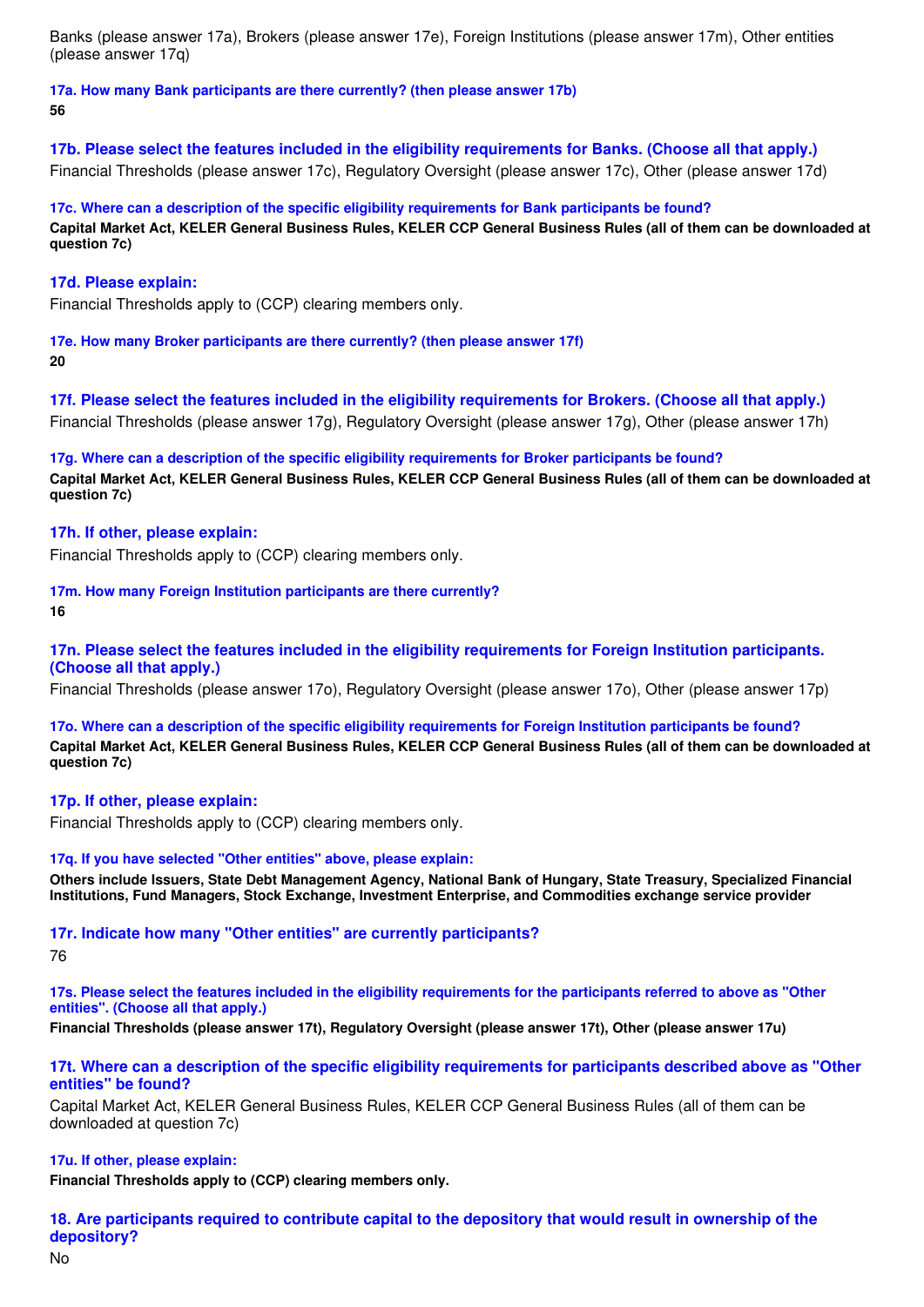**19. Are prospective participants subject to an initial review and approval process regarding compliance with eligibility requirements?**

**Yes** 

## **Conditions of Participation**

**20. What governs the relationship between the depository and the participants? (Choose all that apply.)** Relevant law and regulation, Standard participation contract, Established terms and conditions of participation, Rules of the depository

## **Response Necessary/Eligibility Question**

**21. Rule 17f-7 requires that an Eligible Securities Depository "holds assets for the custodian that participates in the system on behalf of the Fund under safekeeping conditions no less favorable that the conditions that apply to other participants."**

**Please confirm that assets of foreign investors held by custodians as participants in the depository are held under safekeeping conditions no less favorable than the conditions that apply to other participants.**

Yes (please answer 21b)

# **21b. Please confirm the basis for the arrangements in place to ensure that the assets you hold for custodians receive the same level of safekeeping protection as the assets held for other categories of participants. (Choose all that apply.)**

Other (please answer 21c)

## **21c. Please explain:**

**The principle of equal treatment shall be provided for all of the participants according to the Capital Market Act.** 

**Question 21d is new to the questionnaire this year.**

**21d. For each item in Question 21b that you checked, please briefly supply references or citations to the law(s), regulation(s), or depository rule(s), participation condition(s), or participant contract provision(s), as applicable.** 

Section 350/B of Act CXX of 2001 on Capital Market declares: The standard service agreements and other internal regulations of the central depository must ensure compliance with the principle of equal treatment."

**22. How does the depository notify participants of material changes to the conditions of participation? (Choose all that apply.)**

**By e-mail, By public announcement, By press release, Other (please answer 22a)** 

## **22a. Please explain:**

Via our proprietary communication system, the official website of the Hungarian authority for announcement purposes (www.kozzetetelek.hu) and websites (www.keler.hu).

## **Governance of Participants**

**23. Who enforces compliance with the depository's conditions of participation? (Choose all that apply.)** The depository, The exchange, The depository's regulator

# **24. What enforcement actions are available to the enforcement authority? (Choose all that apply.)**

Fines, Restrictions on participation, Suspension of participation, Termination of participation

# **25. Has there been any such enforcement actions in the last three years?**

Yes (please answer 25a)

**25a. If yes, please explain, including information relative to any suspensions of depository participants: Defaults in the CCP system of KELER CCP, or non-compliance with reporting obligations occur every once in a while and result in fines and temporary suspensions.** 

# **DEPOSITORY FUNCTIONALITY AND SERVICES; USE OF AGENTS**

*Certain functionalities and services reduce risk to an investor if provided in an efficient manner. The purpose of this section is to identify those functionalities that may potentially be offered by depositories and clearing systems around the world, and ascertain whether they are offered by your institution.*

# **26. For which of the following security types do you serve as a depository or clearing system? (Choose all that apply.)**

Government securities, Equities, Corporate bonds, Others (please answer 26a)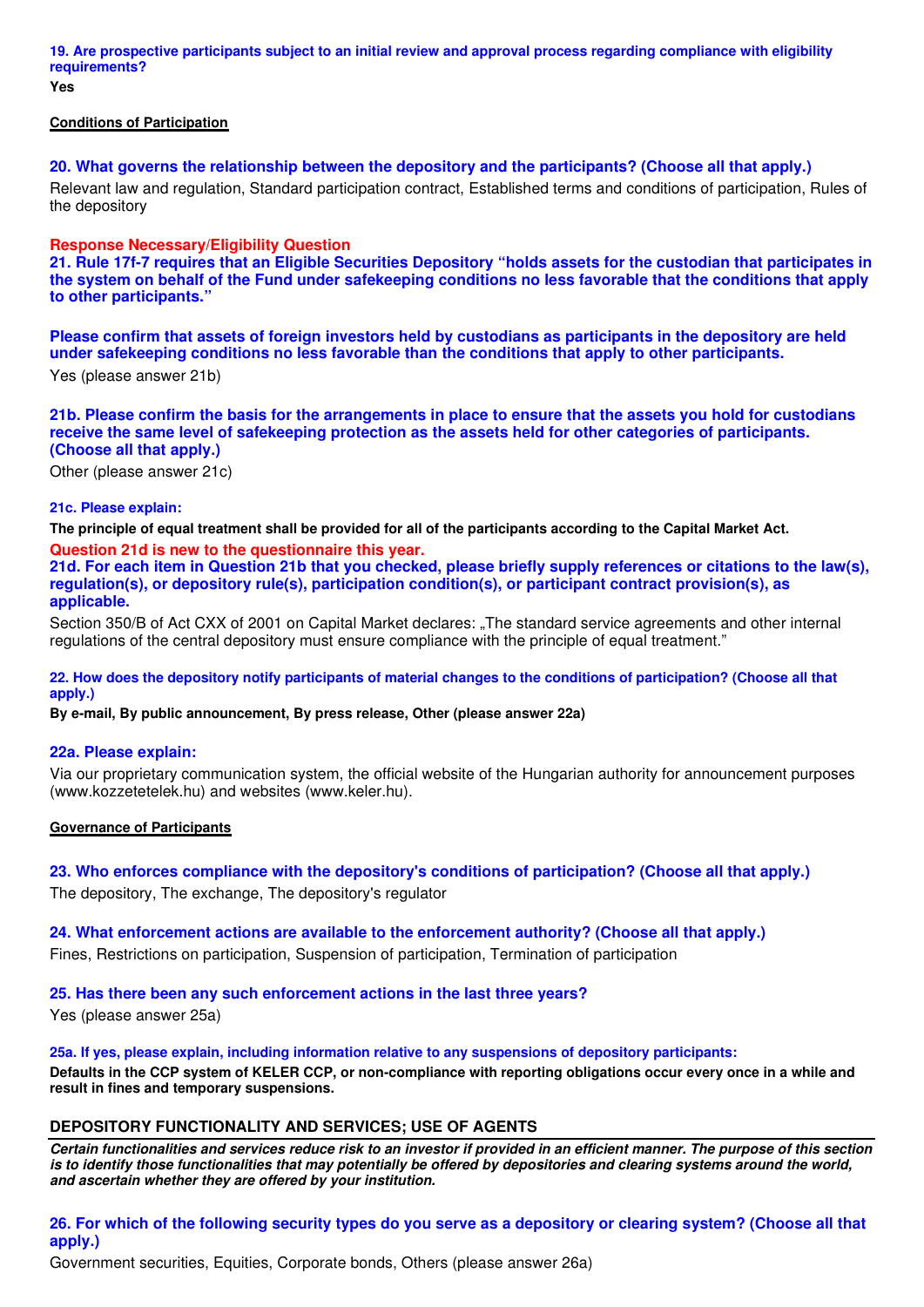#### **26a. Please name the other security types:**

**Investment Fund Share, Venture Fund Note, Central Bank Bond, ETF, Certificate, Compensation Note, Mortgage Bond, Convertible Bond, Futures, Options** 

**27. Is the use of the depository in your market compulsory by law or compulsory by market practice for the settlement or safekeeping of all instrument types in your market (e.g. equities, government securities, corporate bonds, money market instruments, warrants, derivatives etc). (Choose all that apply.)**

Yes by law for settlement, but not for all instrument types (please answer 27a)

**27a. Please list the instrument types for which it is not compulsory by law to:** 

**(i)settle in your depository**

**Non-dematerialized securities eg. equities issued by private limited companies, OTC money market instruments, OTC warrants, OTC derivatives** 

### **(ii)safekeep in your depository:**

Non-dematerialized securities eg. equities issued by private limited companies, OTC money market instruments, OTC warrants, OTC derivatives

### **28. Settlement and Safekeeping Percentages**

**28a. Please list by instrument type the percentage of the total market in your jurisdiction (either volume or value) settled within your institution, exclusive of your links with third parties.**

By law 100% of dematerialized securities are administered by KELER.

**28b. Please list by instrument type the percentage of the total market in your jurisdiction (either volume or value) held in safekeeping within your institution.**

**By law 100% of dematerialized securities are administered by KELER.** 

**29. Are there any activities performed by a third party on behalf of the depository for the depository participants (e.g., vaulting of physical securities, registration, entitlement processing, etc.)?** Yes (please answer 29a)

**29a. If third parties are employed, please indicate which services they supply (then please answer 29b): Some services in connection with custody of non-dematerialized securities.** 

**29b. If third parties are employed, does the depository assume liability for losses incurred by participants as a result of the actions/inactions of the third parties?**

Yes (please answer 29c)

**29c. If you acknowledge responsibility, please indicate whether your responsibility is assumed (Choose all that apply.) regardless of whether such loss was caused by any action or inaction of the agent (please answer 29d)** 

**29d. If you acknowledge responsibility for agents, your responsibility is assumed for losses (Choose all that apply.)**

which are not consequential losses

**30. Has any participant suffered any losses in the past three years due to the depository's performance?** No

### **Other Services**

**31. Who accepts cash deposits (or makes payment credit accommodations) for depository transactions? (Choose all that apply.)**

**Depository, Central Bank, Banks appointed by depository (please answer 31a)** 

# **31a. Please name banks:**

UniCredit Bank Hungary Ltd.

**32. Who processes cash clearing (or draws on credit lines, if applicable) for depository transactions? (Choose all that apply.)**

Depository, Central Bank

**33. Who controls the movement of cash for cash deposits (or draws on credit lines, if applicable)? (Choose all that apply.) Depository, Central Bank, Banks appointed by depository (please answer 33a)**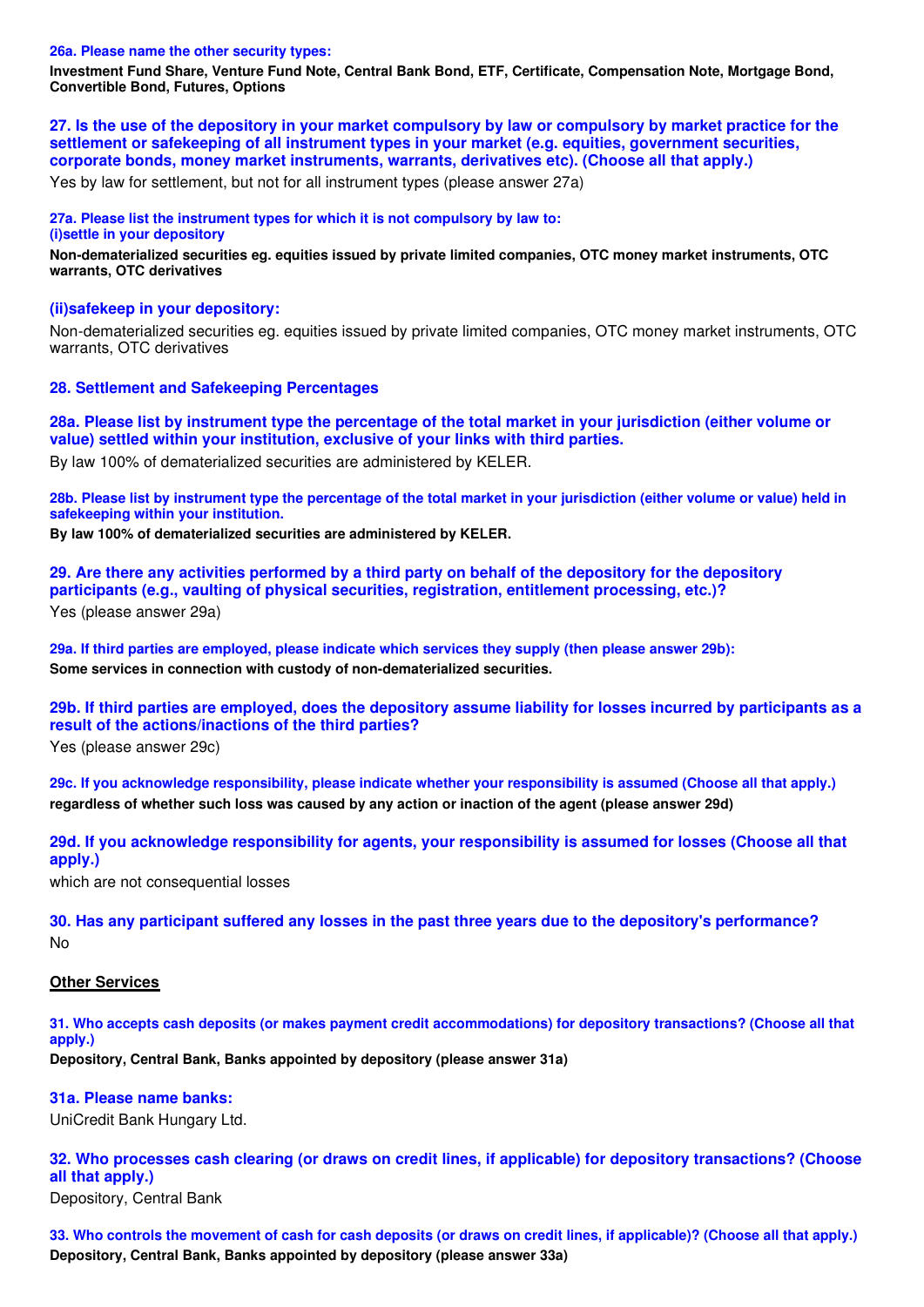# **33a. Please name banks appointed by depository:**

UniCredit Bank Hungary Ltd.

# **34. Who controls the movement of cash for cash clearing (or for draws on credit lines, if applicable)? (Choose all that apply.)**

Depository, Central Bank

# **35. Please indicate services you provide. (Choose all that apply.)**

**Information in advance on corporate (annual or special) meetings in order that owners can vote., Tax assistance where foreign holders may be entitled to tax relief at source or through a claim., In order to avoid fails, an automatic securities lending facility - if requested - is provided for. (please answer 35a), Collateral handling in support of activities including securities lending, overdraft coverage, cash management, repurchase agreements, etc. Please provide details. (please answer 35c), Same day turnaround settlements., Other (please answer 35d)** 

# **35a. Automatic securities lending facility is provided for: (Choose all that apply.)**

Brokers, Banks

# **35c. Collateral Handling: please provide details:**

KELER Ltd. handles collateral assets for the below reasons: -for KELER CCP, -Cash financing transactions to support settlement are also subject to collateral from the participant. -Securities and/or cash for SLB transactions -In addition, KELER handles collateral for the Central Bank to back credit lines.

## **35d. If other services, please explain:**

**NOTE: Tax assistance applies only in case when the non-domestic custodian of foreign holder is direct client of KELER. OTHER SERVICES: 1.Cross-border settlement and custody 2. Share Registrar and paying agent services** 

## **36. What procedures are in place for the processing of corporate action entitlements? (Choose all that apply.)**

Credited to the securities account upon actual receipt by the depository., Corporate action entitlements are handled by an entity separate from the depository. (please answer 36c)

## **36c. Name of entity:**

**Securities distribution is the responsibility of the issuer based on record date positions provided by KELER and payment details provided by the investor. Paying agent is appointed by the issuer. In case of reorganisations, the entitlements are credited to the CSD participants' securities accounts by KELER.** 

## **37. What procedures are in place for the processing of interest and dividends?(Choose all that apply.)**

**Credited to the cash account upon actual receipt by the depository., Income and dividend collection is handled by an entity separate from the depository. (please answer 37c)** 

## **37c. Name of entity:**

Cash ditributions are the responsibility of the issuer based on record date positions provided by KELER and payment details provided by the investor. Paying agent is appointed by the issuer. KELER provides paying agent services.

# **Linkages With Other Central Securities Depositories (CSD) or International Central Securities Depositories (ICSD)**

## **38. Please list all depositories or settlement systems to which you have an electronic link.**

**Clearstream Banking Luxembourg; Clearstream Banking Frankfurt (for XETRA settlement); OEKB; KDPW; SIX SIS, European Commodity Clearing AG (for Hungarian Organized Power Market - HUPX settlement)** 

# **39. Are procedures and controls (firewalls) in place to avoid systemic collapse or contamination if one of the linked entities should experience business interruptions for whatever reason?**

Yes (please answer 39a)

## **39a. Please explain:**

**KELER prepared its formalized Business Continuity Plan (BCP) with consultancy and quality assurance from KPMG Hungary Ltd. in 2003. With the preparation of the BCP KELER had the following goals: - To ensure the continuity of business operations in case of undesirable events. - In case of any disruption in normal business operations, to resume operations within the shortest possible time at the lowest possible cost. The cornerstone of our BCP is the in-depth analysis of the potential risk factors ant their possible effects on the operation of the company, based on which the critical business processes and their supporting resources were defined. In order to manage extensive crisis situations, a back-up site was set up in 2004, which serves as an alternative site for operations and an alternative workplace for staff if the operations can not be continued at the prior site. Data are replicated real-time in the back-up site. Business Continuity Plan (BCP) ensures the expected business continuity in case of incidents, partial stops or crisis. In the event that KELER is unable to provide the service supported by alternative means in accordance with its BCP or in case the Clients' cooperation is required KELER notifies Clients without delay. KELER communicates updates primarily via e-mail to both network management and operations contacts. The latest BCP-Disaster Recovery Plan (DRP) testing of KELER's back-up**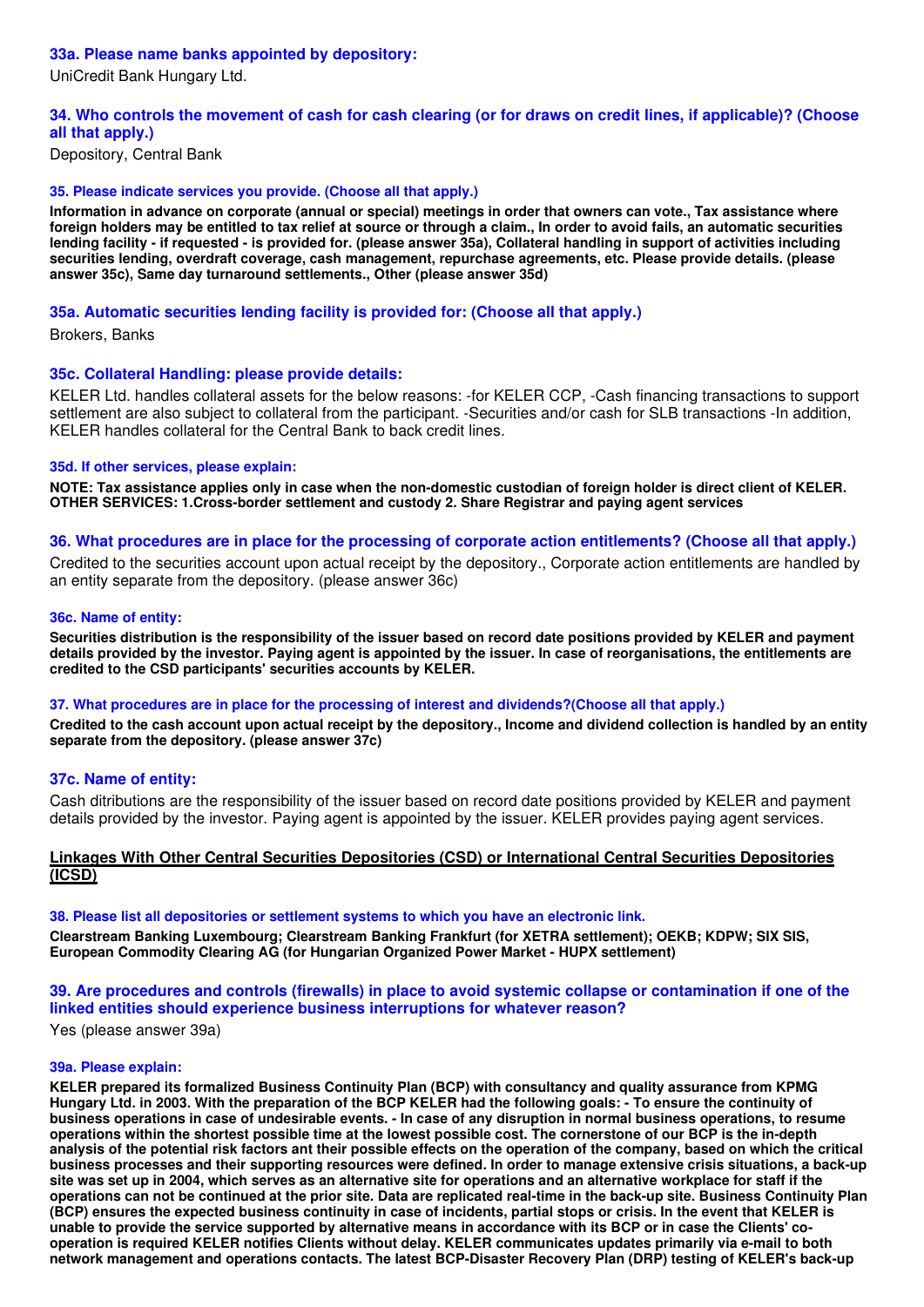**site workstations and most of its business processes was carried out by KELER in September 2013. The real life disaster recovery test was carried out successfully, clients were using KELER's services without any problems and the test did not substantially influence day-to-day operations.** 

**40. Has a business interruption recovery plan been developed in the event the linkages should become inoperable for any reason?**

Yes

## **ACCOUNT STRUCTURES AND RECORDKEEPING**

*The purpose of this section is to identify the nature of accounts; the naming convention is employed, the level of segregation achieved, accessibility in the event of bankruptcy and the frequency of reporting generated from them.*

**41. Are participants permitted to maintain more than one account at the depository?**

Yes (please answer 41a)

**41a. If yes, please indicate number: (Choose one.)**

**Other (e.g. subaccounts) (please answer 41c)** 

### **41c. If other, please explain:**

**Participants may open separate main securities accounts for different activities (e.g. treasury vs custody). In addition, participants can open an unlimited number of securities subaccounts.** 

**42. Are participants required/permitted to segregate assets held for their own benefit from those they hold for their clients? Yes (please answer 42a)** 

**42a. If yes, is segregation required or simply permitted?**

Required (please answer 42b)

**42b. How does segregation occur? (Choose all that apply.)**

**By separately designated participant accounts., By sub-accounts within a single participant account.** 

**43. Does the depository permit its participants to open accounts in the participant's own nominee name(s)? Other (please answer 43b)** 

#### **43b. If other, please explain:**

**Main accounts within KELER must be in the participants' own name, however a nominee name can be applied to any underlying subaccount. Laws exist to acknowledge the rights of beneficial owners with respect to shares registered in a nominee name.** 

**44. In the event a participant's single or main account is blocked for any reason (e.g., insolvency, penalties, violations, liens), would securities held in any account or accounts on behalf of the participant's clients be accessible:** 

#### **44a. By the participant's clients?**

No

**44d. By the intervening authorities controlling insolvency or other proceedings?**

**Yes (please answer 44e)** 

### **44e. If yes, please describe briefly under what conditions access would be granted to the intervening authorities:**

The competent authority ordering the blocking of the account may grant access upon strict rules and the decision of the court.

## **44g. By the participant's creditors?**

No

**44j. By the depository's creditors? No** 

**45. In what form does the depository maintain records identifying the assets of each participant? (Choose all that apply. Please refer to "Help" for clarification.)**

Computer file (please answer 45b), Other (please answer 45a)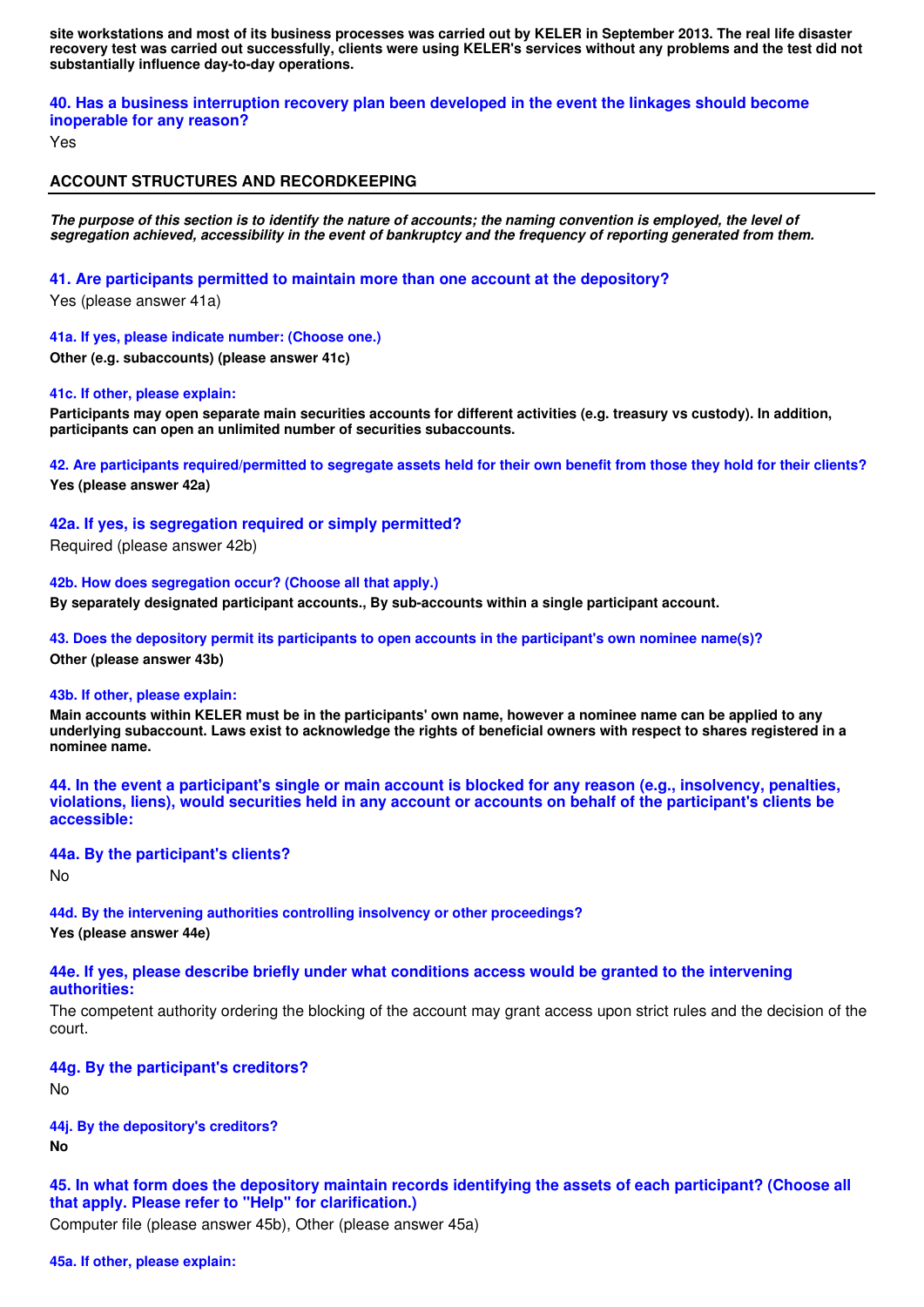## **CD, daily**

### **45b. In which format is the source data maintained?**

prn file format on CD

### **Response Necessary/Eligibility Question**

**46. Rule 17f-7 requires that an Eligible Securities Depository "provides periodic reports to its participants with respect to its safekeeping of assets, including notices of transfers to or from any participant's account."** 

**Does the depository make available periodic safekeeping reports to participants, including notices of transfers to or from the participant's account?**

**Yes (please answer 46b)** 

**46b. If yes, please indicate the scheduled frequency: (Choose one.)**

**Other (please answer 46c)** 

## **46c. If other, please explain:**

Based on the type of transaction/report, automatically in real-time, upon request in real-time and at the end of the day.

**47. What is your document and record retention policy for documents and records described above in this section? (Choose one.)**

**5 years** 

# **SETTLEMENTS**

*The purpose of this section is to identify the model of settlement employed, the relationship between cash and securities, and the basis on which participants meet their obligations.*

**48. The Committee on Payment and Settlement Systems of the Bank for International Settlements (BIS) has identified three common structural approaches or models for linking delivery and payment in a securities settlement system. Please indicate which model your procedures most closely resemble (Please refer to details on the models within the "Help" section located below this question): (Choose all that apply.)**

Model 1 - Gross, Simultaneous Settlements of Securities and Funds Transfers. (please answer 48a), Model 3 - Simultaneous Net Settlement of Securities and Funds Transfers. (please answer 48a)

**48a. Please briefly describe your settlement process, including how your settlement procedures may vary from the model chosen above (and as described below in the Help section)?**

**No difference from standard models. Note: Model 1 for off-exchange settlements, Model 3 for on-exchange cash market settlements** 

### *Question 48 Help:*

*Model 1 - Gross, Simultaneous Settlements of Securities and Funds Transfers. These systems settle transfer instructions for both securities and funds simultaneously on a trade-by-trade (gross) basis, with final (irrevocable and unconditional) transfer of securities from the seller to the buyer (delivery) occurring at the same time as final transfer of funds from the buyer to the seller (payment). The securities settlement system maintains securities accounts and funds accounts for participants. Transfer of securities and cash are made by book-entry.*

Model 2 - Gross Settlements of Securities Transfers Followed by Net Settlement of Funds Transfers. These systems settle securities transfer instructions on a trade-for-trade (gross) basis, with final transfer of securities from the seller to the buyer (delivery) occurring throughout the processing cycle, but settle funds transfer instruction on a net basis, with final transfer of funds from the buyer to the seller (payment) occurring at the end of the processing cycle.

The securities settlement system maintains securities accounts for participants, but funds accounts are usually held by another entity (often a commercial bank or the central bank). Securities are transferred by book-entry, such transfer being final at the instant the entries are made on the securities settlment system's books. The corresponding funds transfers are irrevocable, but not final. During the processing cycle, the system calculates running balances of funds debits and credits, the balance being settled at the end of the processing cycle when the net debit and net credit positions are posted on the books of the commercial bank or central bank that maintains the funds accounts. Settlement of funds accounts may occur once a day or several times a day.

*Model 3 - Simultaneous Net Settlement of Securities and Funds Transfers. These systems settle transfer instructions for both securities and funds on a net basis, with final transfer of both occurring at the end of the processing cycle. Settlement may occur once a day or several times a day. The securities settlement system maintains securities accounts for participants. Funds accounts may be maintained by another entity, either a commercial bank or the central bank.*

*During a processing cycle, running balances of debits and credits to funds and securities accounts are calculated. All funds and securities transfers are provisional until the end of the processing cycle, at which time book-entry transfer of securities take place. If and only if all participants have sufficient balances of funds and securities, final transfers of the net securities balances and net funds balances are executed.*

**49. Are the cash and security movements simultaneous?**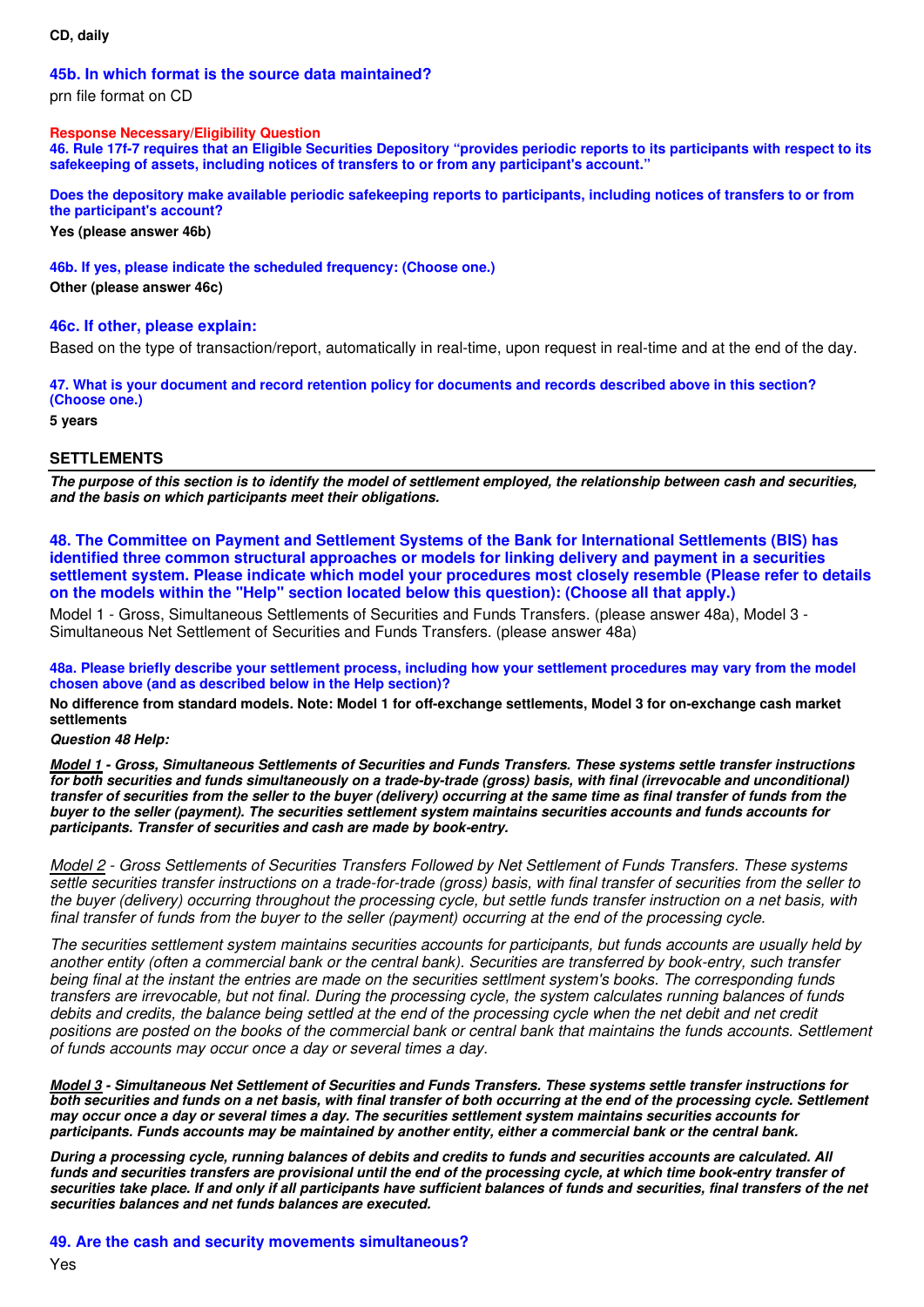### **OWNERSHIP OF SECURITIES**

*The purpose of this section is to determine how ownership of securities is represented, the ways the depository maintains ownership or control of securities held in the depository, and the extent to which ownership of assets held by the depository is separated from the proprietary assets of the depository.*

*This section also considers the process by which the ownership of securities is transferred in the depository and the existence of any liens or claims on the depository securities (such as a clearing lien) that would affect the ownership of depository securities.*

### **50. How are depository eligible securities held by the depository?**

Securities in the depository are held in dematerialized form., Securities in the depository are held in certificated form.

### **51. If depository eligible securities are certificated, can depository eligible securities be held outside of the depository?**

Securities may move freely into and out of the depository. (please answer 51h)

## **51h. If depository eligible securities may be held either in or out of the depository, are these certificates:**

Registered (please answer 51i)

#### **51i. What are the control features for receipt of certificates to the depository (e.g., authentication procedures, reregistration)? Please describe:**

**By taking the opportunity provided for in Section 352/A of Act CXX of 2001 on the Capital Market as of 1 January, 2010 KELER Ltd. outsourced a part of the general depository activity (safekeeping and certain partial custody tasks). From this date ERSTE Bank Hungary Ltd. (ERSTE Bank) undertakes the outsourced activity according to the instructions of KELER Ltd. The outsourcing did not change the legal relationship between the individual account holders and KELER and does not affect the performance of contractual obligations undertaken by KELER or the liability of KELER. Requests on securities deliveries in and out related to safekeeping and other requests and orders related to physical securities continue to be managed by KELER. Participants must inform KELER before deliveries. For securities delivered to ERSTE Bank the delivering party is required to issue a delivery report, securities are to be put in a package that is to be closed in line with banking standards. Usually the professional transport company used by ERSTE Bank collects the securities from the participants at their depository. The professional transport company delivers securities directly to the vault area. ERSTE Bank acknowledges receipt of the package by signing the delivery report. ERSTE Bank notifies KELER about the delivery of the securities after a detailed check. After the notification the securities are credited by KELER to the requested account or sub-account.** 

## **52. If securities are dematerialized:**

#### **May dematerialized security positions be re-certificated and held outside the depository?**

No (please answer 52a)

#### **52a. Are the securities held: (Choose all that apply.)**

**Through book-entry at the depository** 

**52d. If the securities held by the depository are recorded by book entry at the registrar, are the securities registered only to the depository, with the depository providing the function of recording ownership on a centralized basis for the market? (Choose all that apply.)**

**52i. If the securities held with the depository are recorded by book-entry at the registrar, what are the control features at the registrar for transfer of registrar positions to and from the depository (e.g., authentication procedures, reconciliation, confirmation of position at registrar)? Please describe:**

#### **Response Necessary/Eligibility Question**

**53. Rule 17f-7 requires that an Eligible Securities Depository "maintains records that identify the assets of each participant and segregate the system's own assets from the assets of participants."** 

**Does the depository maintain records that identify the assets of each participant and segregate the system's own assets from the assets of participants?**

**Yes** 

**54. Does the law protect participant assets from claims and liabilities of the depository? Yes** 

**55. Can the depository assess a lien on participant accounts? (A lien would entitle the depository to take and hold or sell the securities of the participant in payment of a debt.)**

**Yes (please answer 55a)** 

**55a. If yes, for what reasons are liens or similar claims imposed? (Choose all that apply.)**

Fees and expenses, Collateralization of overdrafts